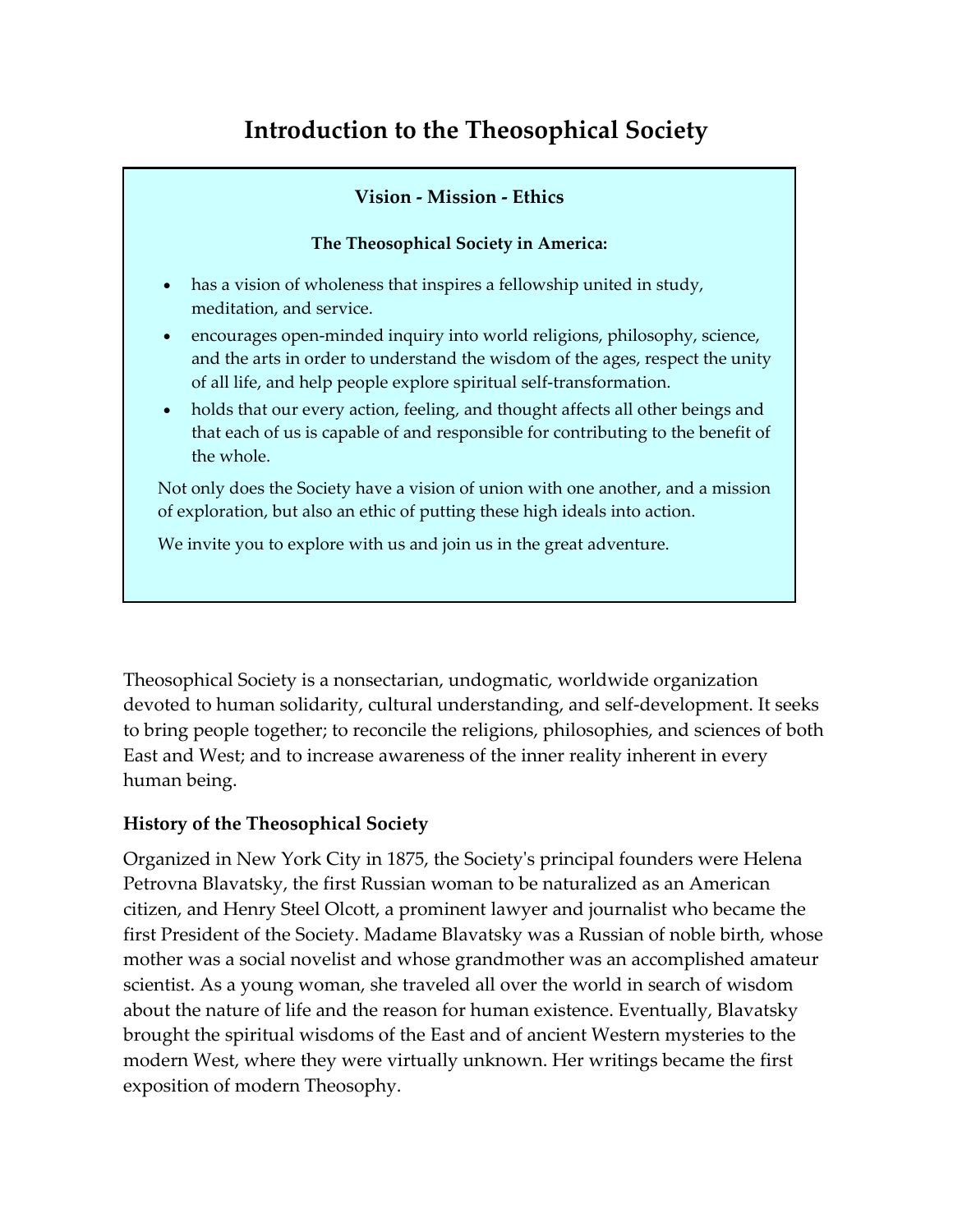Colonel Olcott was a veteran of the Civil War, during which he had been a special investigator into corruption in the armed services and after which he was a member of the commission appointed to investigate the assassination of President Abraham Lincoln. He was also an internationally renowned agricultural authority. Olcott related the timeless wisdom of Theosophy to the cultures of both East and West, applied it to everyday life, and built the Society into an international organization.

Associated with these two were William Quan Judge, a young New York attorney, and a number of other individuals interested in the philosophy expounded by Madame Blavatsky. The latter included General Abner Doubleday, the legendary founder of baseball, and later the inventor Thomas Alva Edison.

In 1879, the principal founders, Madame Blavatsky and Colonel Olcott, moved to India, where the Society spread rapidly. In 1882, they established the Societyʹs international headquarters in Adyar, a suburb of Madras (recently renamed Chennai), where it has since remained. They also visited Sri Lanka, where Olcott was so active in promoting social welfare among oppressed Buddhists that even now he is a national hero of that land. Today the Society has members in almost seventy countries around the world.

The administrative center of the Section in the United States (called "Olcott" in honor of the President-Founder) is located in Wheaton, Illinois. Approximately 130 local branches and study centers in major cities of the country carry on active Theosophical work. A considerable number of members-at-large are affiliated directly with the national center.

## **The Objects and Philosophy of the Society**

The Theosophical Society is nonsectarian, nonpolitical, and nondogmatic. Its three declared objects are:

- To form a nucleus of the universal brotherhood of humanity, without distinction of race, creed, sex, caste, or color.
- To encourage the comparative study of religion, philosophy, and science.
- To investigate unexplained laws of nature and the powers latent in humanity.

The Theosophical Society is composed of individuals united by their approval of its objects, by their dedication to promoting brotherhood, and by their efforts to foster religious and racial understanding. Their bond of union is a common search and aspiration for truth. They hold that truth should be sought by study, by reflection, by service, and not imposed by authority as a dogma.

Theosophists consider that belief should be the result of individual study, experience, and insight, rather than mere acceptance of traditional ideas, and that it should rest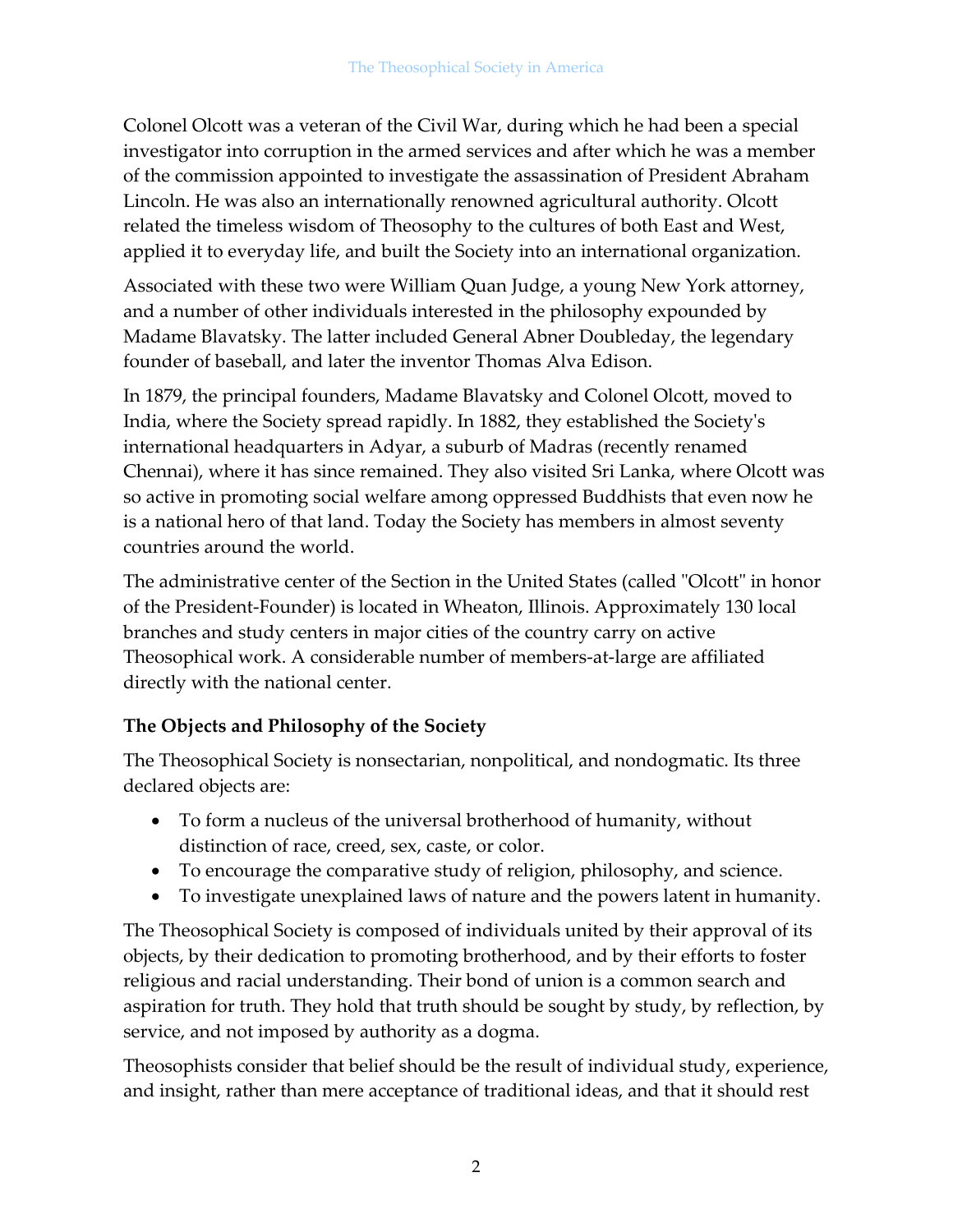on knowledge, not on assertion. They see each religion as an expression of Divine Wisdom, adapted to the needs of a particular time and place, and they prefer the study of various religions to their condemnation, their practice to proselytism. Peace is their watchword, as truth is their aim.

Theosophy offers a philosophy that sees the whole universe as alive and interrelated. It affirms an intelligent order and system guiding the cyclical evolution of all life. It recognizes a purpose for existence in the goal toward which the entire cosmos is progressing. It puts death in its rightful place as a recurring incident in an endless life, opening the gateway to a fuller and more radiant existence. It holds that our body, emotions, mind, and intuition are all aspects of our inner nature and that right living is the result of balance and harmony within ourselves and with the world around us.

The Theosophical Society maintains the right of individual freedom of thought for every member. Those who join the Society are not asked to give up the teachings of their own faiths. No doctrine, no opinion, by whomsoever taught or held, is in any way binding on any member of the Society, and no teacher or writer has authority to impose opinions on others. All members are urged to defend and act upon these fundamental principles and also fearlessly to exercise their own right of liberty of thought and of expression within the limits of courtesy and consideration for others.

The Society claims no monopoly on the Wisdom Tradition called Theosophy, for it cannot be limited. Fellows of the Society seek to understand this Wisdom ever more fully. All in sympathy with the objects of the Society are welcomed as members.

#### **Some Principles of Theosophy**

Some of the basic ideas Theosophy offers for consideration are these:

- One Life pervades and sustains the universe.
- The universe is the manifestation of an eternal, boundless and immutable Reality beyond the range of human understanding.
- Matter and consciousness (or spirit) are the two polar aspects of that ultimate Reality, from whose interplay proceed innumerable universes in an endless cycle of manifestation and dissolution.
- An intelligence that is both immanent and transcendent is the basis of all laws of nature. "Deity is Law," said H. P. Blavatsky.
- The visible universe is only its densest part; the whole universe contains also invisible worlds of exceedingly tenuous matter interpenetrating the physical.